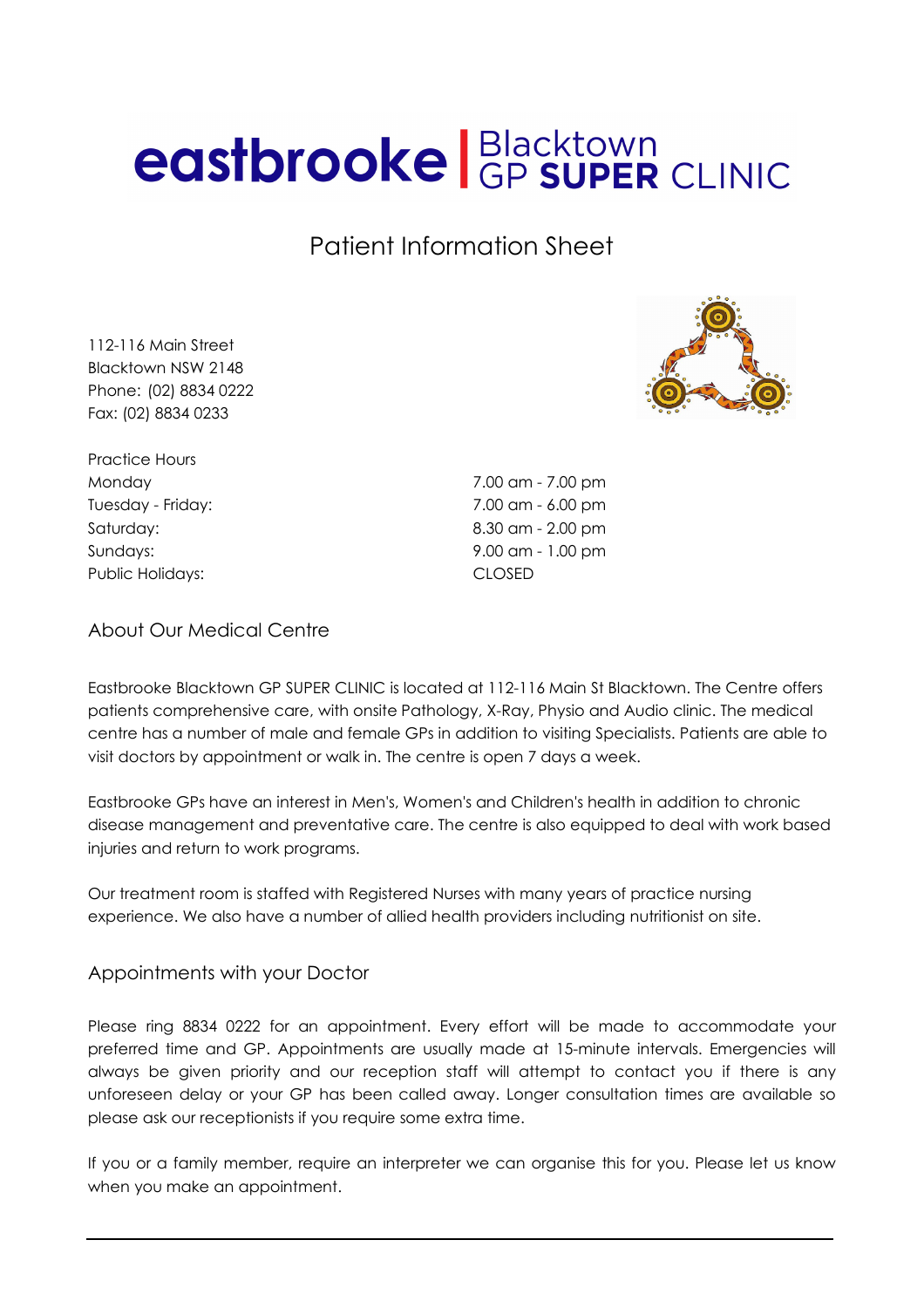# Online Appointment Bookings

If you are already a patient of Eastbrooke Blacktown GP Super Clinic you can use our online booking service 24 hours a day through our website: [www.eastbrookemedical.com.au](http://www.eastbrookemedical.com.au/)

## Fees and billing arrangements

The GP'S at this practice bulk bill all in hours consultations. If you are covered by Medicare or Veterans Affairs and present your current card on arrival for your visit, there will be no charge. If Medicare or Veterans Affairs does not cover you, you will be charged a consultation fee payable at the time of consultation as shown below.

Most specialist consultations are privately billed, please check with reception staff when you make your appointment. We accept cash, Eftpos, Mastercard and visa credit cards.

There are some consultations that cannot be bulk billed and these include such things as:

- Workers Compensation
- Pre-Placement Medical Examinations
- Insurance medicals
- Providing services to people not covered by Medicare /Veterans Affairs
- Some specialist's consultations

Where patients do not have a Medicare card, the in hours consultation fee is \$83.00 (8.00am - 6.00pm weekdays and 8.00-12.00 Saturdays) and \$152.00 out of hours (all other times).

Our Clinic may also require a patient out of pocket fee for procedures and dressings for private patients.

This will be communicated to you via our Doctors and Nursing staff at the time of consultation.

# Cancelling and failing to attend appointments (Specialist & Allied Health only)

If you are unable to attend your appointment with a specialist or allied health provider please contact the centre on (02)8834 0222 no less than 24 hours prior to your appointment to cancel. Failing to cancel or attend your appointment will result in a \$50.00 fee being charged.

#### After Hours

If medical attention is required outside operating hours, a telephone call to the Medical Centre on (02)8834 0222 will put you in contact with our after hours care we have organised with Sydney Medical Service who are an accredited medical deputising service.

#### Home Visits

Home visits are available for regular patients whose condition prevents them from attending the Medical Centre. Please discuss fees and billing arrangements with your doctor.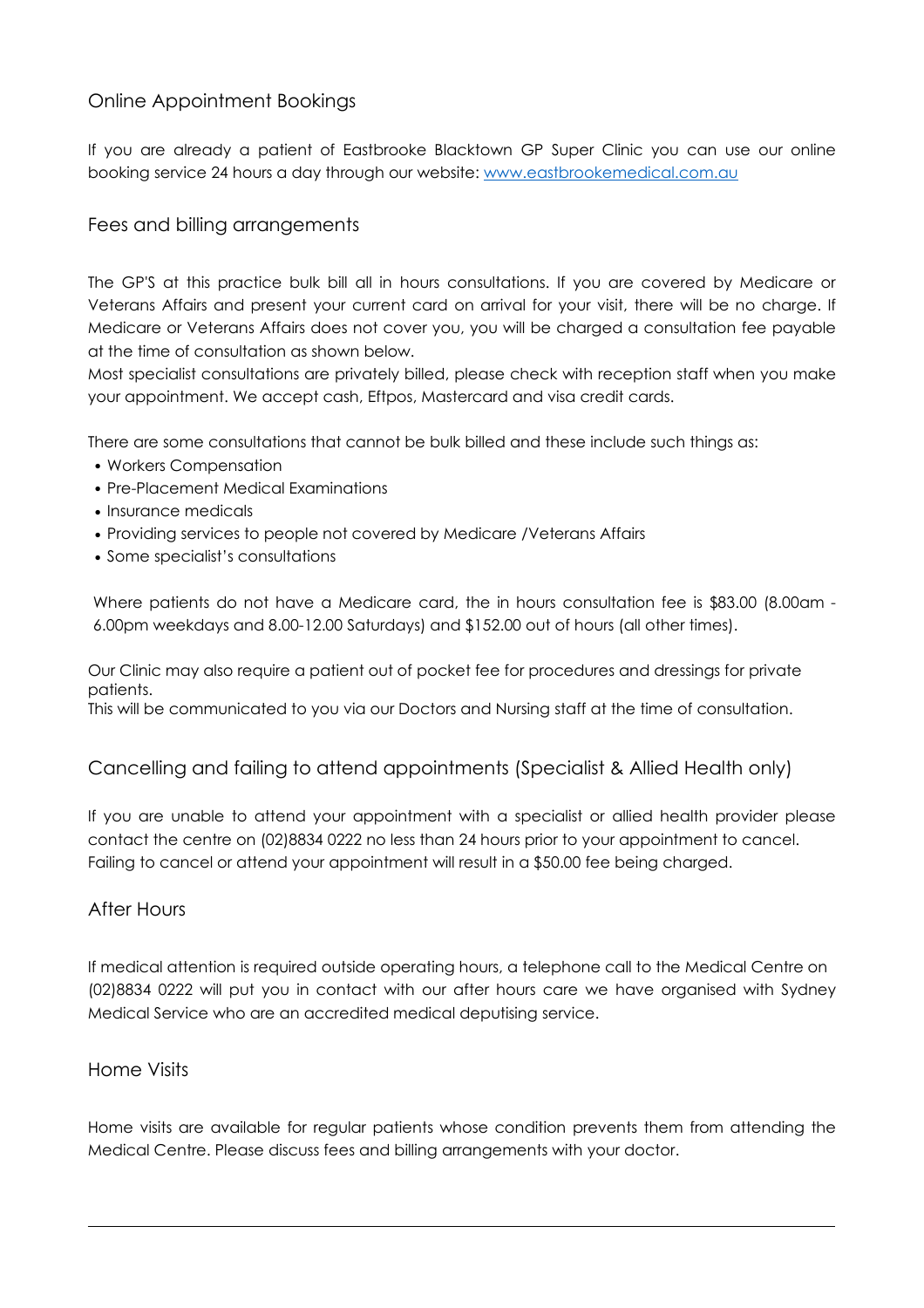# Telephone Access

Doctors in the Medical Centre may be contacted during normal operating hours. If the doctor is with a patient, the reception staff will take a detailed message and forward this onto the doctor as soon as possible.

In an emergency, your call will always be put through to either the doctor or nurse.

#### Parking and Disabled Access

Car parking available on level 3, plus 3 disabled parking spaces available. Ample car parking is also available nearby with separate parking bays allocated to our disabled patients.

#### Your Feedback, Quality and Improvement

We have a feedback form and box located on the reception desk for patients to provide feedback. We take your feedback very seriously and will try to improve on any recommendations made from our patients.

#### Reminders System

Our practice is committed to preventative care. Your doctor will seek your permission to be included on our reminder system .We may issue you with a reminder notice from time to time offering you preventive health services appropriate to your care, if you do not wish to be part of this system, please let your doctor know. We also participate in the State/Territory reminder system.

#### **Results**

If your Doctor has requested any tests such as X-Rays or Pathology we strongly advise you to come back and discuss the results with your Doctor.

#### Medical Records and Privacy

Your medical record is a confidential document. It is the policy of this practice to maintain security of personal health information at all times and ensure this information is only available to authorise members of staff.

Eastbrooke Medical Centres complies with the Privacy Act 1988 and the Australian Privacy Principles 2014 including the way we collect, store, use and disclose health information.

For more information, please ask for a copy of our Privacy Policy Statement at reception. Should you require access to your medical information held by this centre please discuss this with your Doctor or the Practice Manager.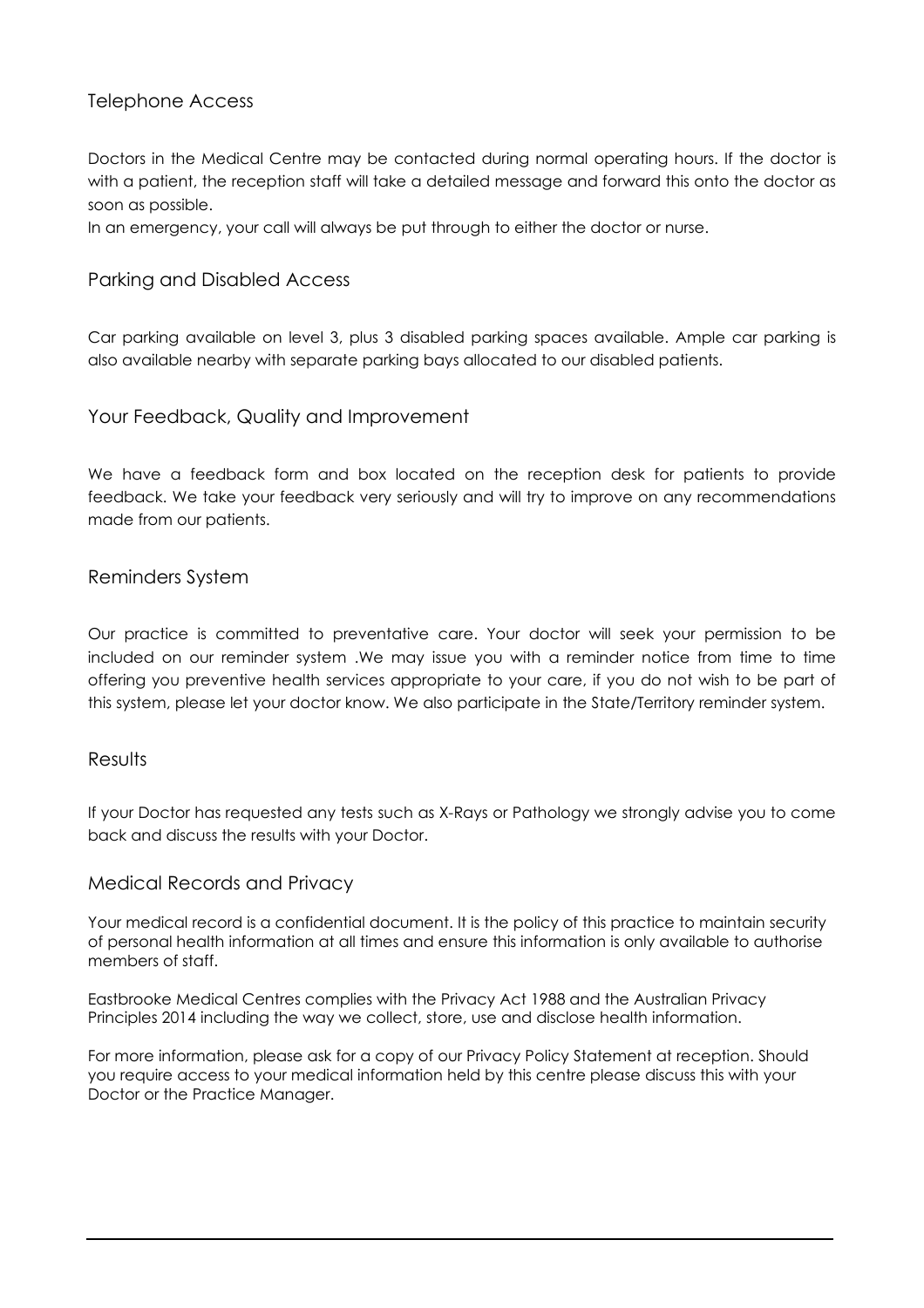# Your Riahts

If you have a problem with any aspect of the service you receive at our medical centre we are keen to hear about it. We take your concerns, suggestions and complaints seriously. Please speak to the Practice Manager or your doctor to discuss your concerns. If you prefer to write to us please do so or use our suggestion box located in reception.

We believe that problems are best dealt within the Medical Centre. However, if you feel the need to discuss a matter outside of the Medical Centre, you may contact the Health Care Complaints Commission.

The contact details are:

Health Care Complaints Commission Locked Mail Bag 18 STRAWBERRY HILLS NSW 2012

This practice has a no smoking policy.

## Minor Operations

In addition to standard Medical Centre service, we also offer a range of minor operations including diathermy, cryotherapy suture lacerations and minor surgery. All our surgical instruments are sterilised to prevent cross infection.

### OUR SERVICES

- General Practitioners • Specialists • • Injury Management
- 
- 
- 
- Exercise Physiologist
- 
- 
- Pharmacy Hearing Centre Travel Clinic
- Dentist Health Club
- 
- Pathology X-Ray Physiotherapy
	-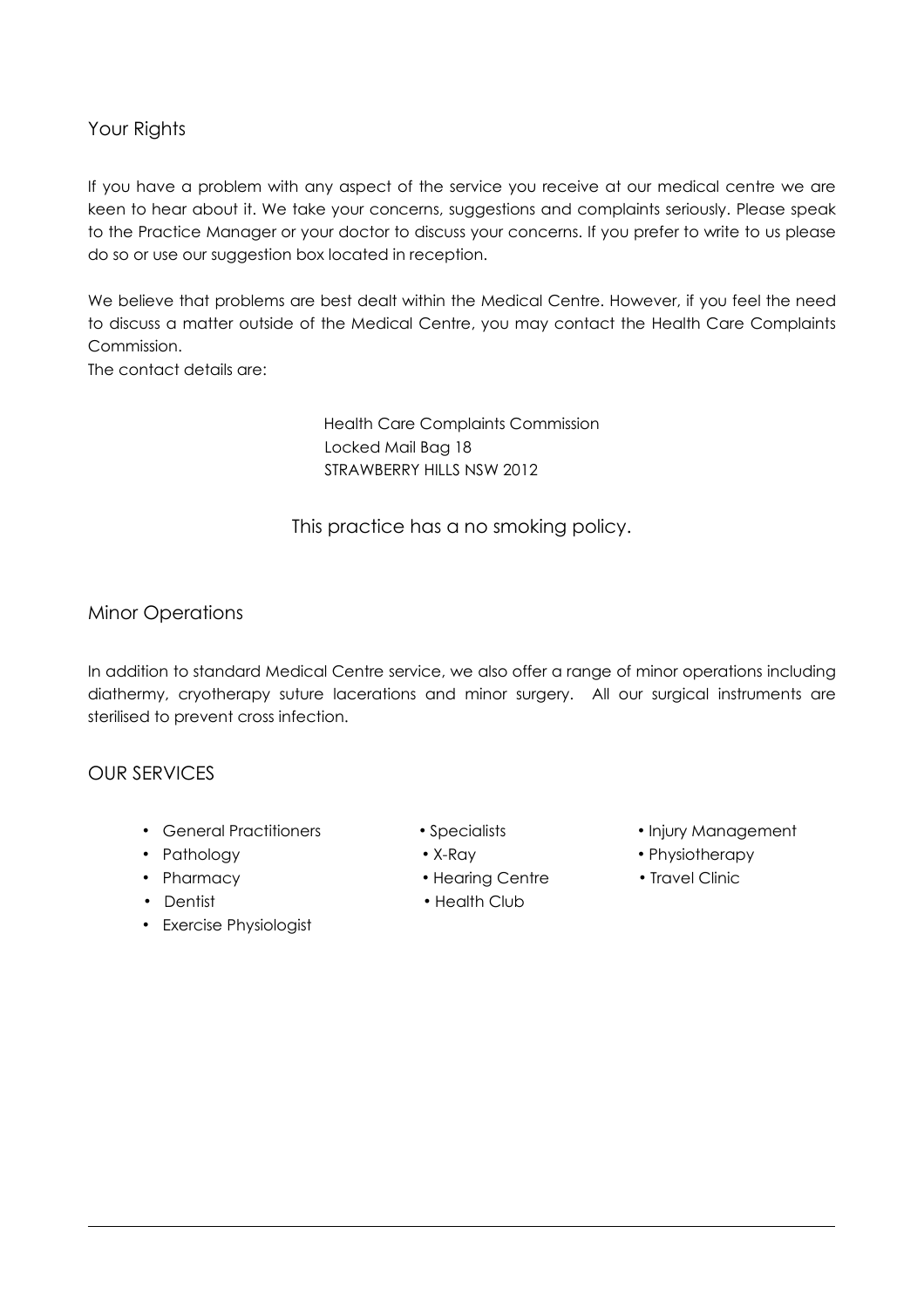# OUR DOCTORS

Dr Eva Agyagasi MBBS (Female Doctor) Languages: English, Hungarian

Dr Raquiba Karim MBBS DTMH (UK) (Female Doctor) Languages: English, Bengali, Hindi, Urdu

Dr Kalaivani Shivakumaran MBBS FRACGP (Female Doctor) Languages: English, Tamil

Dr Minerva Castor MD FRACGP (Female Doctor) Languages: English, Filipino, Spanish

Dr Jeffrey Graham MBBS Languages: English

Dr Bashar Mahmood MBchB AMC FRACGP Languages: English, Turkish, Arabic, Kurdish

Dr Brian Tan MBBS FRACGP Languages: English, Burmese, Fukien, Hokkien Chinese

Dr Naeem Hanna MBBS Languages: English, Arabic, Sudanese

Dr Phuong Ngo MBBS FACEM Languages: English, Cantonese, Mandarin

Dr Sukhvinder Singh BPD MBBS FRACGP Languages: English

Dr Sam Puglisi MBBS Languages: English, Italian

Dr Emad Ghannoum MBBS FRACGP Languages: English, Arabic

Dr Vincent Chin MBBS UNSW Languages: English, Indonesian, Malay